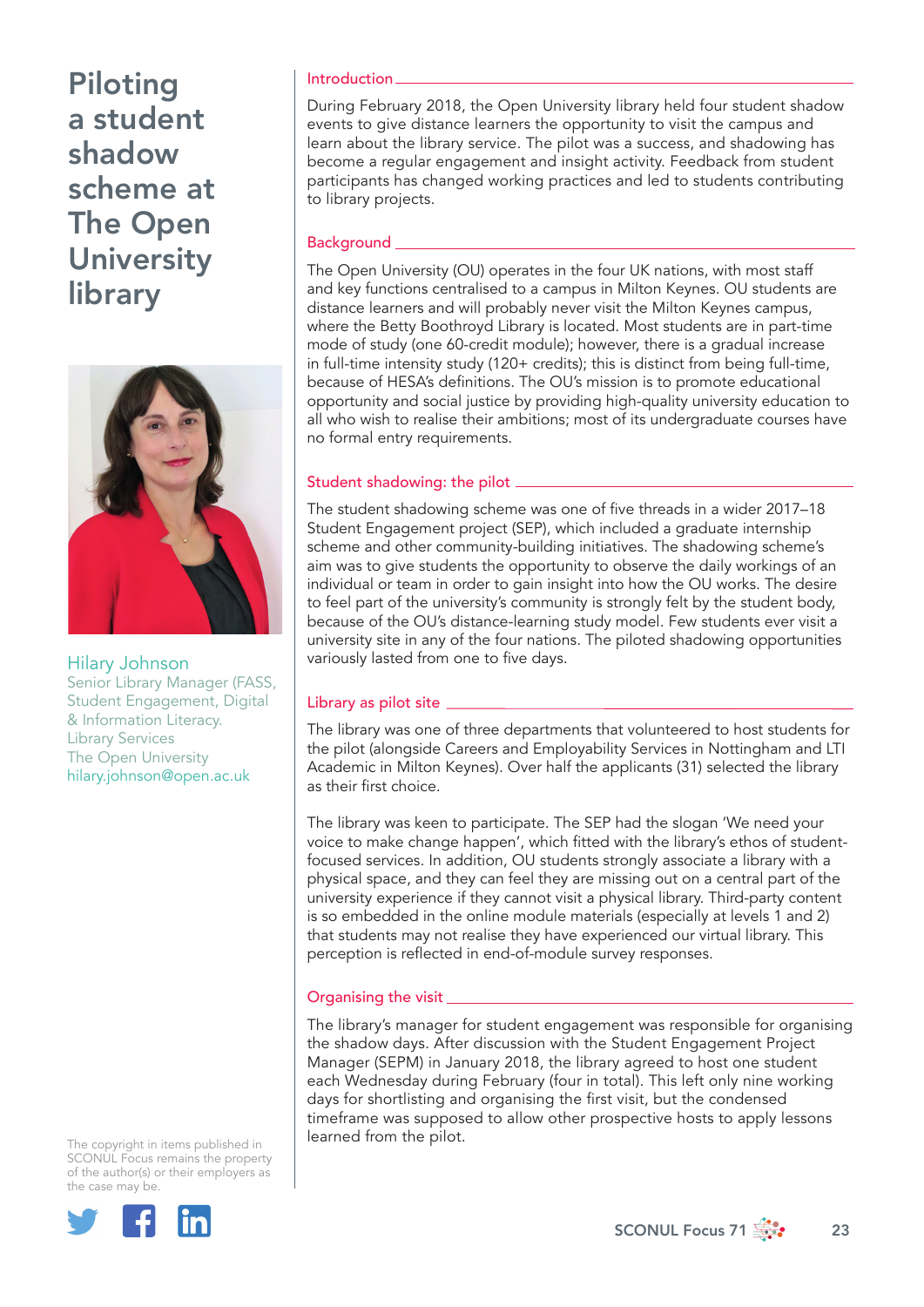For shortlisting purposes, the SEPM provided the library manager with the student's study level and answers to three questions:

- What are you studying?
- What do you hope to gain from the experience?
- How will you share your experience with other OU students?

All students were studying arts or social sciences modules, save for one STEM student. The SEPM notified the successful applicants; the library manager then contacted the students to discuss their travel preferences (three lived more than 100 miles from Milton Keynes), any accessibility issues and the content of the visit.

Before the events, the students were sent a briefing sheet with travel, catering and campus information to help them prepare for the day; site visitor cards were organised as OU students do not have student / library cards. The library's intellectual property manager prepared a recording consent form, which was subsequently adopted by the other shadow hosts. The SEPM organised a confidentiality agreement for all shadow areas where students might see sensitive information. This included the library events, because shadowing the library's (virtual) helpdesk involves the student information system.

#### Format of the shadow days

February is the second biggest peak time for the library, because of new starters and assignment timings for October starters, so the staff who hosted the 'shadows' were being very generous with their time.

Each day followed the basic outline below:

Welcome, orientation and administrative forms

Meet the Quality & Insight (Q&I) Team Social media takeover starts

Coffee break

One or two activities

Lunch break

Two or three activities (plus tea break)

Recording your reflections (with the Q&I Team)

Debrief with senior library managers Social media takeover ends

*Fig 1. Format of pilot days*

The Quality & Insight Assistant helped each visitor to record a short video of their reflections on the day. During the pilot, three of these were edited together as a compilation and uploaded to the library's YouTube channel. The video was used to increase awareness of the student shadow scheme to students and staff. The students were so enthusiastic about their experience that it promoted the library's profile too.

The copyright in items published in SCONUL Focus remains the property of the author(s) or their employers as the case may be.



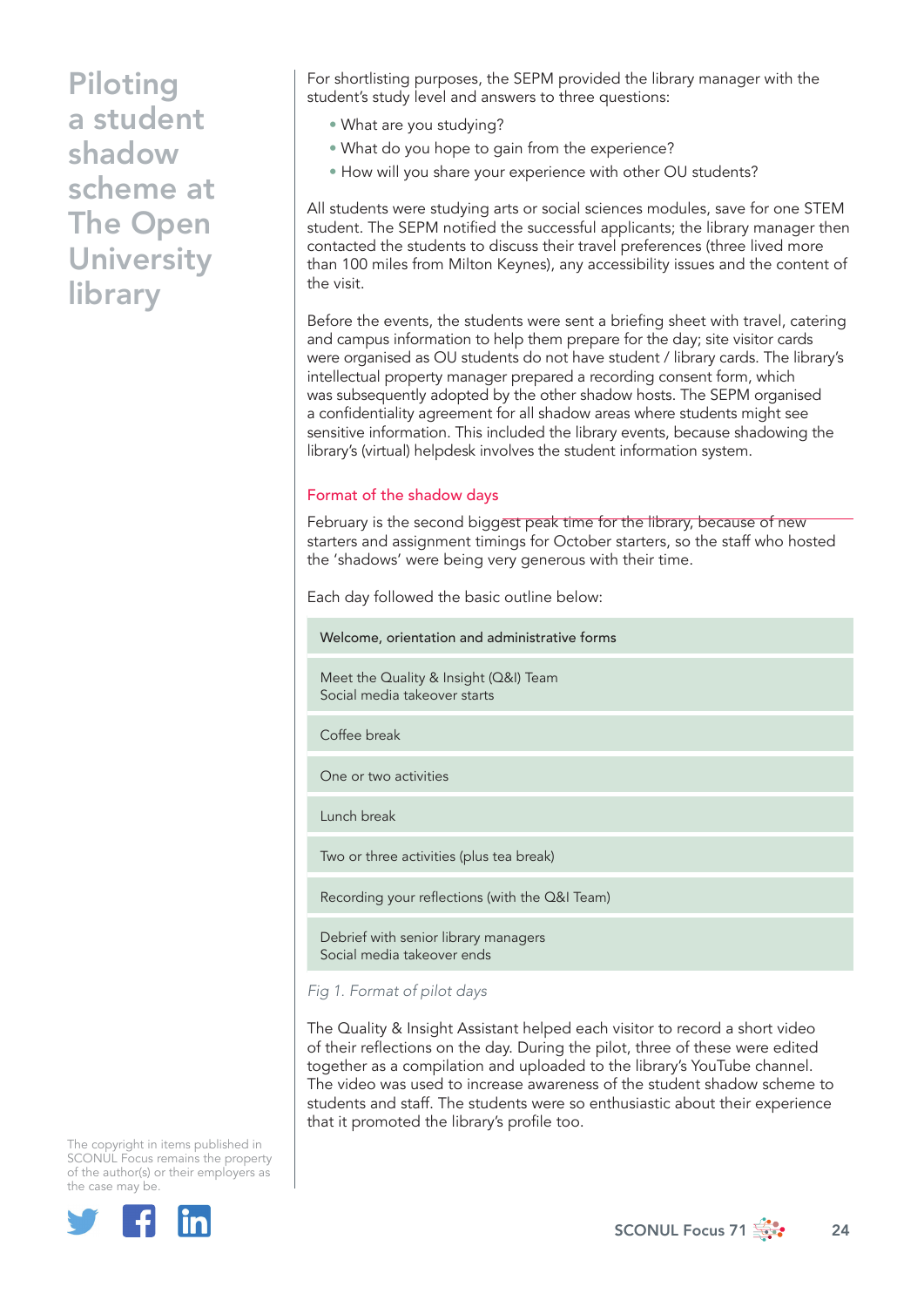

Fig 2. Clip from student shadows' reflections recording shared on OU Library's YouTube channel [\(https://youtu.be/\\_Ystyh18lts\)]( (https://youtu.be/_Ystyh18lts))

The students' video had already encouraged them to reflect on their expectations and experience, so the final conversation with the library managers was a comfortable progression. The managers were not involved with the rest of the day, so they were curious to find out 'What did you learn today that you did not know before?' and 'What have you observed today that we should think about?' The feedback included some suggestions about service modifications, but was mainly around our marketing. For example, by proudly promoting our helpdesk as 24/7, we were actually deterring some students from using the service, as they concluded they would be interacting with an impersonal bot, instead of personalised support via the OCLC Reference Cooperative. The OCLC Reference Cooperative provided a virtual enquiry service from a team of experienced reference librarians. Our social media team therefore ran a mini campaign to prove that humans work in the library – less of a problem for brick universities.

Over the four shadow events, 11 different activities were arranged. Four of the most popular were:

## Shadowing Adobe Connect tutorial

Most OU tutorials are delivered online (rather than face-to-face), including the library's digital and information literacy (DIL) sessions. All the shadows had previously participated in webinars but enjoyed seeing the tutors' interface. This gave them an insight into how their tutors prepare and deliver each module tutorial; webinars are a central part of the OU's teaching strategy. The librarian discussed the session's learning outcomes and planning behind the content, and our other DIL activities.

## Usability testing

The digital services development officer introduced the types of UX (user experience) techniques used with members of our student panel to research our services or digital platforms. Five hundred students are recruited to the library's student panel each year as a representative sample of the 168,000+ student body, and they participate in up to three quality and insight activities during that year.

The copyright in items published in SCONUL Focus remains the property of the author(s) or their employers as the case may be.



The shadows could not watch a test session (for ethical and practical reasons); none of the students knew the library did this kind of research and they were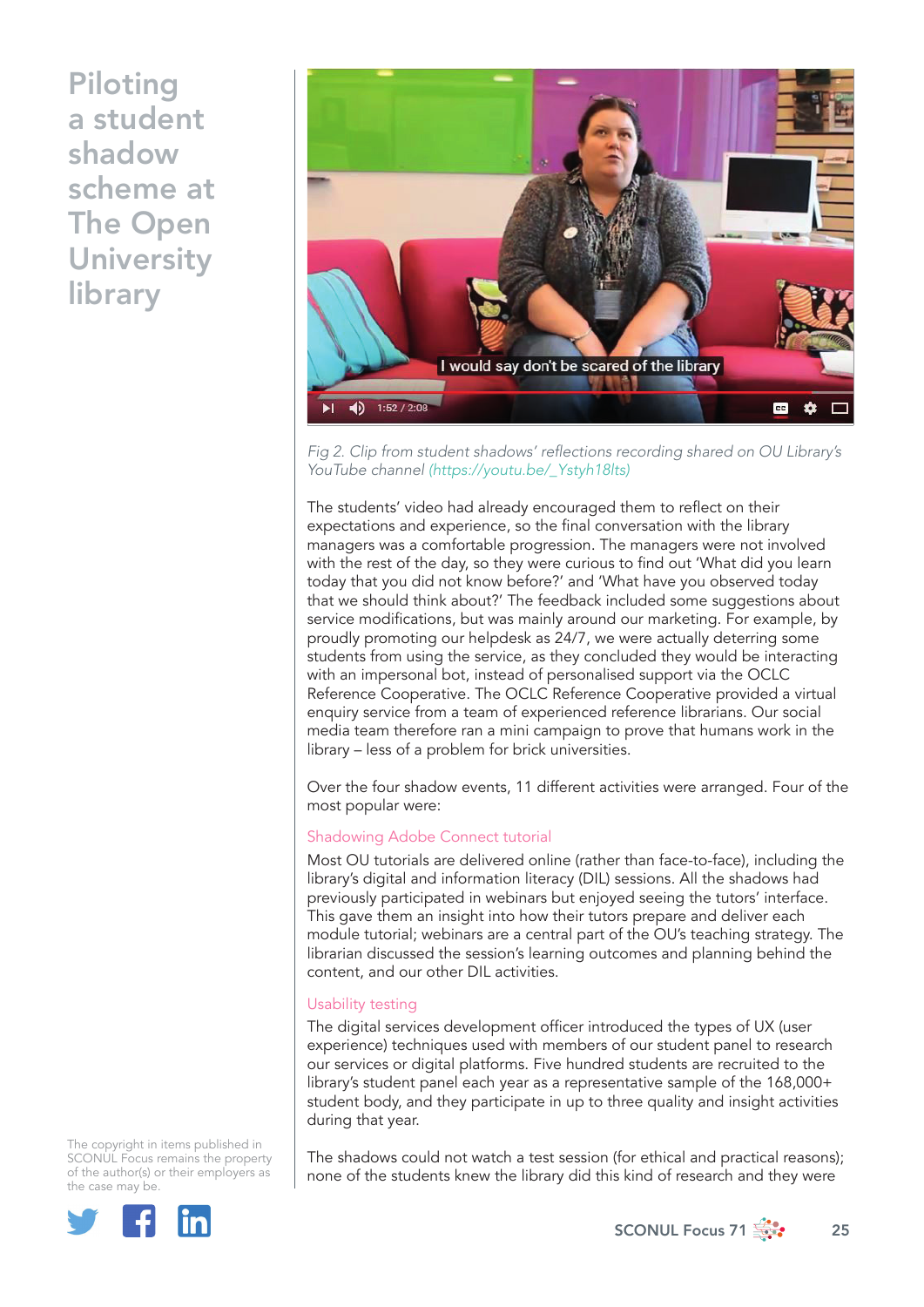fascinated. A repeated refrain from the shadows was that they had no idea how much work the library puts into engaging student insights for service improvements.

#### The OU's accessibility mission

Similarly, the shadows were amazed by the scale and breadth of accessibility work (third-party interface testing and reporting, systematic content conversions, captioning, and alternative format supply) in the library. The OU has over 23,000 disabled students, so this is a key activity area and is part of every library staff member's working life.

## Project to rethink our 'Getting started with the library' webpage

A task and finish group's project initiation for rethinking the Library's Getting started webpage coincided with the second shadow day, so the student joined their brainstorm session and contributed ideas. As well as helping design the new resource, this activity helped the student (who had a disability affecting their social skills) to have a positive workplace experience that gave them more confidence in their employability.

#### Benefits to the library

As expected, the shadow events brought opportunities to integrate the student voice into real work and highlight to the visitors how committed the library is to improving the student experience. The library's participation in the pilot was something the Q&I team and director could 'shout' about within the institution, at every level and through every medium.

What we had underestimated was the boost to staff morale at an acutely stressful point in both the academic year and a truncated institutional transformation project. It reconnected people to our deeply valued mission (http://www.open.ac.uk/about/main/strategy-and-policies/mission), which we are celebrating in our 50th anniversary year. Helping with some of the sessions also proved a useful probationary objective for new team members who were adjusting to a distance-learning environment. One shadow (with a disability) also helped the library prepare material for use at the next Global Accessibility Awareness Day (GAAD) [https://globalaccessibilityday.org].

#### Problems encountered

The February shadow days were not without difficulties, many of them directly attributable to the nature and timing of the pilot. Providing four activityrich shadow days in a month was resource-intensive. February is the second busiest time of year for the service and coincides with half-term, winter colds, dark days and, in this instance, a blizzard (requiring early closure and an epic journey back to Greater Manchester for one student).

The pilot's constraints meant we did not have enough time or information to tailor the days to the participants' interests. Furthermore, the supporting paperwork – such as the confidentiality agreement or recording consent form – was not in place, so the library created or sourced them; as previously stated, they were adopted by subsequent hosts. The pilot's application process asked students how they would share their experiences, but this was difficult to assess after the event without access to their various social and academic communication tools.

Beyond these issues, one visit had to be rescheduled – at the request of the student engagement office – to avoid a student's first experience of the campus being a UCU picket line. The social media takeover's success was uneven partly because Wi-Fi is weaker in parts of the building, one visitor did not have a smartphone, and we had forgotten to use a hashtag to link posts.

The copyright in items published in SCONUL Focus remains the property of the author(s) or their employers as the case may be.



SCONUL Focus 71  $\frac{1}{200}$  26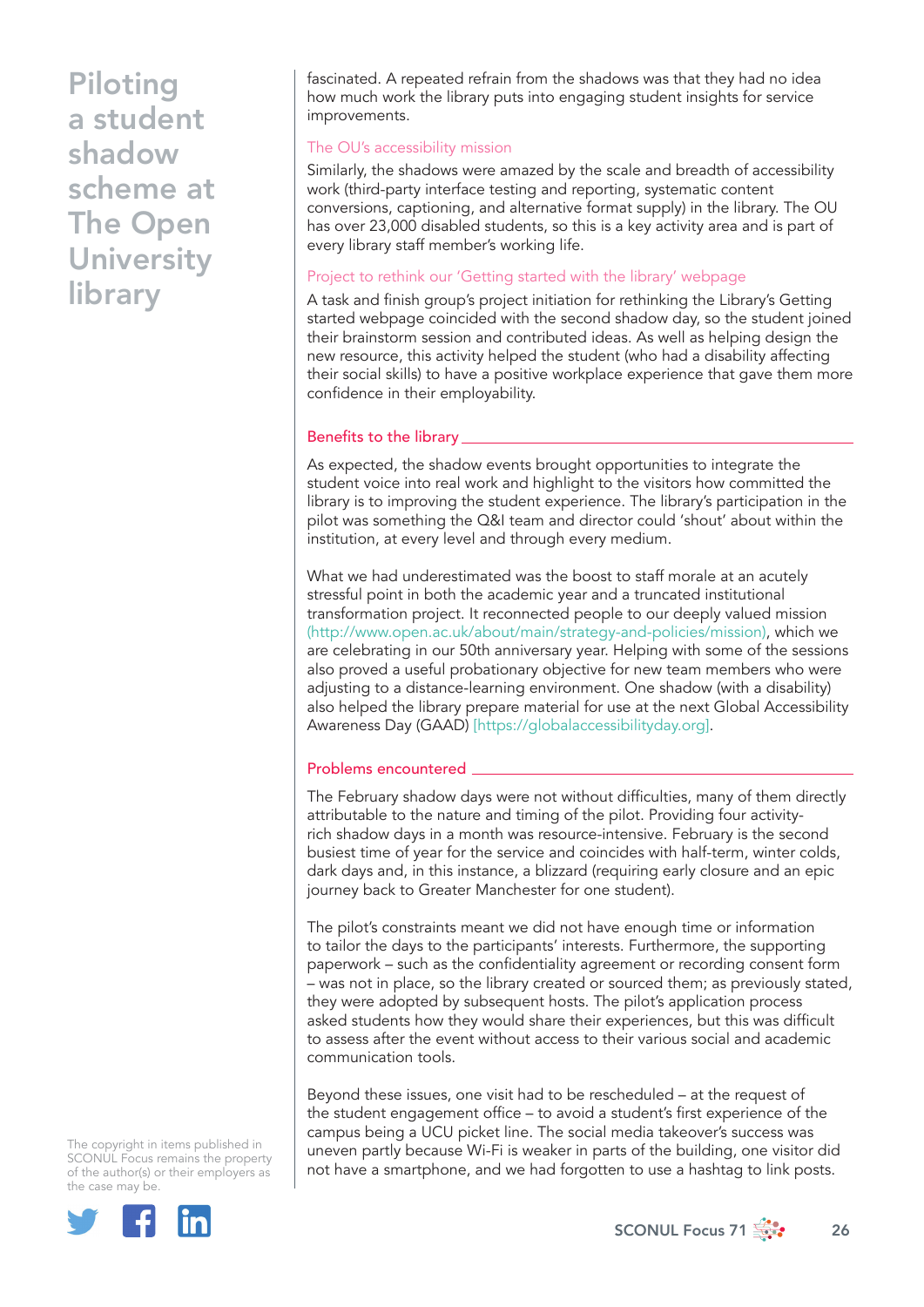With one exception, only arts and social science students applied. Although the university aims to be highly disability-friendly, only one shadow had previously declared a disability to the university, although two more did so in the pre-visit conversations with the library manager (so some adjustments could be made).

## After the pilot

The library's extended leadership team evaluated the pilot experience. The problems identified above were all things that could be mitigated or avoided. The team concluded that having students on site brought substantial and beneficial insights, and that student shadowing events should become part of 'business as usual'. Other departments had hosted several students at once and / or over several days. The library decided to host up to three students twice a year, in September and March, and to give the students 'buddies' (for lunch breaks); events remain viable, even if a student has to withdraw at short notice.

During 2018–19, we publicised the opportunity heavily to STEM students (as this is the largest faculty). The advertisement has been reworded to be more student-friendly, and applications are open for longer, but they close four weeks before the event to allow more preparation time. We have also asked for the students' ID numbers to help with the shortlisting; a student's selfdescription of their subject or study level can be misleading.

The structure of the day is unchanged, with the middle of the day activities fitted around real work in the library. However, the time spent on an individual activity has been slightly increased in response to staff and student feedback. So, in September 2018, the students spent an hour helping with an ethnographic survey of building use and another shadowing the (virtual) helpdesk.

We have rethought how to explain the library's role in the module production cycle, and academic liaison librarians are now joined by rights and e-resources advisers from the content, licensing and IP teams. This was very popular with both shadows and staff.

Staff participation was also broadened by two staff room initiatives. Every staff member was asked to fill out a postcard to share something about themselves, linked (by string) to a massive desk schema. Staff used the new floor-to-ceiling whiteboard to write questions for the shadows, such as, 'Where do you usually study, and when?' This helped the students feel part of our community, and they wrote personal answers during the day: simple but powerful.

| Hi everyone,           |               |
|------------------------|---------------|
|                        |               |
|                        |               |
| A little note about me |               |
|                        | Self portrait |

Fig 3. Library staff room's facebook via a postcard

The copyright in items published in SCONUL Focus remains the property of the author(s) or their employers as the case may be.